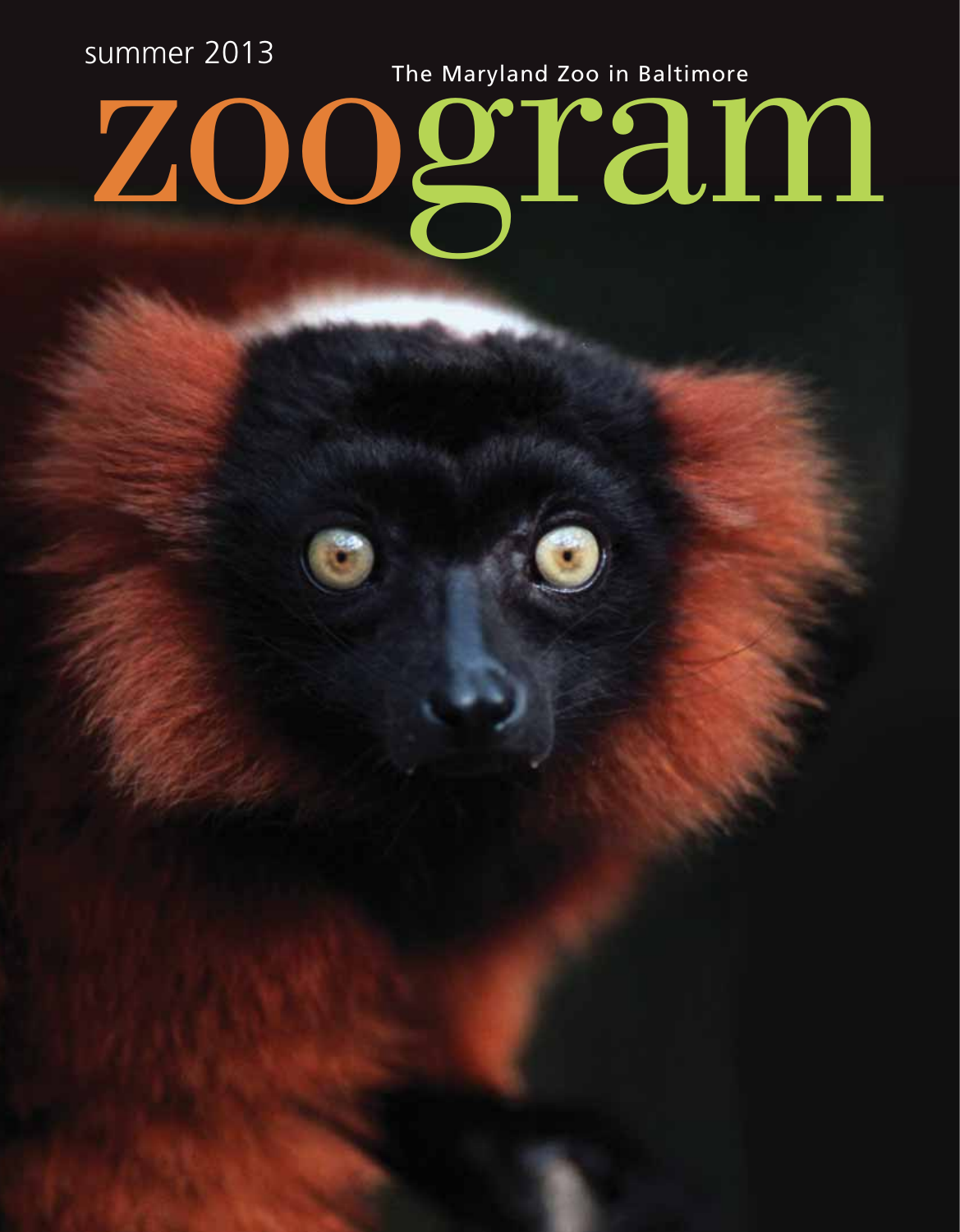### **Maryland Zoological Society, Inc. Chairman** Edwin R. Brake

**Vice-Chairman** W. Robert Zinkham

**Vice President** Anne L. Donahue

**Vice President** Eric G. Orlinsky **Vice President**

Hugo J. Warns III **Secretary** Christopher A. Pope

**Treasurer** Charles E. Vieth

Michael H. Aldrich Beth I. Blauer Mary Kay Burch Richard J. Corcoran, Jr. Gregory A. Cross Joanna D. Golden Herbert Goldman Barry P. Gossett Ingrid Harbaugh Donna L. Jacobs Jill H. Kamenetz Martin S. Lampner Allan Levine Gabrielle M. Melka Hon. Catherine E. Pugh C. Douglas Sawyer III Sidney B. Seidman Carole Sibel Jason St. John Hon. Shawn Z. Tarrant Christopher G. Thomaskutty Kenneth L. Thompson Earl S. Wellschlager James D. Witty

### **Honorary**

John H. Claster Hon. Elijah E. Cummings Norman C. Frost, Jr. Elizabeth Grieb Michael D. Hankin Stuart S. Janney III F. Ross Jones A.B. Krongard Hon. Catherine O'Malley Roger G. Powell Elizabeth K. Schroeder Edward N. Tucker

## **Ex-Officio**

Ernest W. Burkeen Matthew D. Gallagher Donald P. Hutchinson Robin Sabatini Thomas J. Stosur

### **President**

Donald P. Hutchinson **Zoogram Editor** Sarah Evans **Content Editor**

Lori Finkelstein **Project Manager**

Anne Ragland Finney **Zoogram Designer** Suzanne Glover Design

Vol. 38, #2,Summmer 2013 Zoogram is published by The Maryland Zoo in Baltimore.

©2013 The Maryland Zoo in Baltimore The Maryland Zoo in Baltimore is

managed by the Maryland Zoological Society, Inc., a non-profit 501 (c)(3)<br>corporation. Public funding for the Zoo is principally provided by the state of Maryland, Baltimore City, and Baltimore County.

The Maryland Zoo in Baltimore is accredited by the Association of Zoos and Aquariums.

ASSOCIATION<br>OF ZOOS

# **letter of the president**



s the Zoo embarks on construction of the new penguin exhibit, several people have asked me about the Main Valley and prospects for reopening that area to Zoo exhibit, several people have asked me about the Main Valley and prospects for reopening that area to Zoo visitors.

The Main Valley is the oldest section of the Zoo, dating to the 1880s. Visitors traveled through it to reach the center of the Zoo, and along its pathway are historic structures such as the Crane Barn, the old Elephant House, the Round Cage, and other wrought-iron or grotto-like exhibits.

Many years ago, with the Zoo facing significant financial challenges, my predecessors realized that exhibits in the Main Valley required major improvements in order to deliver quality animal care. The decision was made to close the Main Valley. Many animals were relocated to other member institutions of the Association of Zoos and Aquariums (AZA). Those that remained, including the prairie dogs and flamingos, could be well cared for in their existing areas. The prairie dogs have since moved to *Prairie Dog Town* at the front of the Zoo, and we hope eventually to move the flamingos back into public view.

We have had many conversations about reopening the Main Valley to the public, and we are interested. However, just reopening the area as a pedestrian thruway would cost approximately \$4 million. This would allow us to upgrade the pathway to meet current standards under the Americans with Disabilities Act (ADA) and to upgrade underground infrastructure for delivery of water, sewer, and power to the area.

For a price tag of approximately \$10 million, we could accomplish all of the above and also renovate exhibit areas, bringing them into compliance with USDA and AZA standards. The Main Valley would be transformed into a premier location for animals once again and a beautifully landscaped pathway through the Zoo.

For now, we are focused on building an extraordinary new penguin exhibit and making improvements to the elephant area that will keep us in accord with recently updated standards for elephant care as required by the AZA. The Main Valley will continue to be in our sights for the future. We, too, would love to see it reopened to the public.

cm

Don Hutchinson, *President/CEO* 

# **Contact the Zoo**

www.MarylandZoo.org for information and reservations

| <b>General Information</b> | (410) 396-7102 | <b>Human Resources</b>  | (443) 552-5310 |
|----------------------------|----------------|-------------------------|----------------|
| Events                     | (443) 552-5276 | <b>Volunteers</b>       | (443) 552-5266 |
| Membership                 | (443) 552-5281 | <b>Group Sales</b>      | (443) 552-5277 |
| Adopt an Animal            | (443) 552-5280 | <b>Visitor Services</b> | (443) 552-5256 |
| Development                | (443) 552-5290 | <b>Gift Shop</b>        | (443) 552-5315 |
| Education                  | (443) 552-5300 | <b>Rentals</b>          | (443) 552-5277 |

Administrative offices are open Monday through Friday, 8:30 a.m. to 4:30 p.m. The Zoo is open 10 a.m. to 4 p.m. daily during the months of March through December and Friday-Monday during the months of January and February. The Zoo is closed Thanksgiving Day and Christmas Day.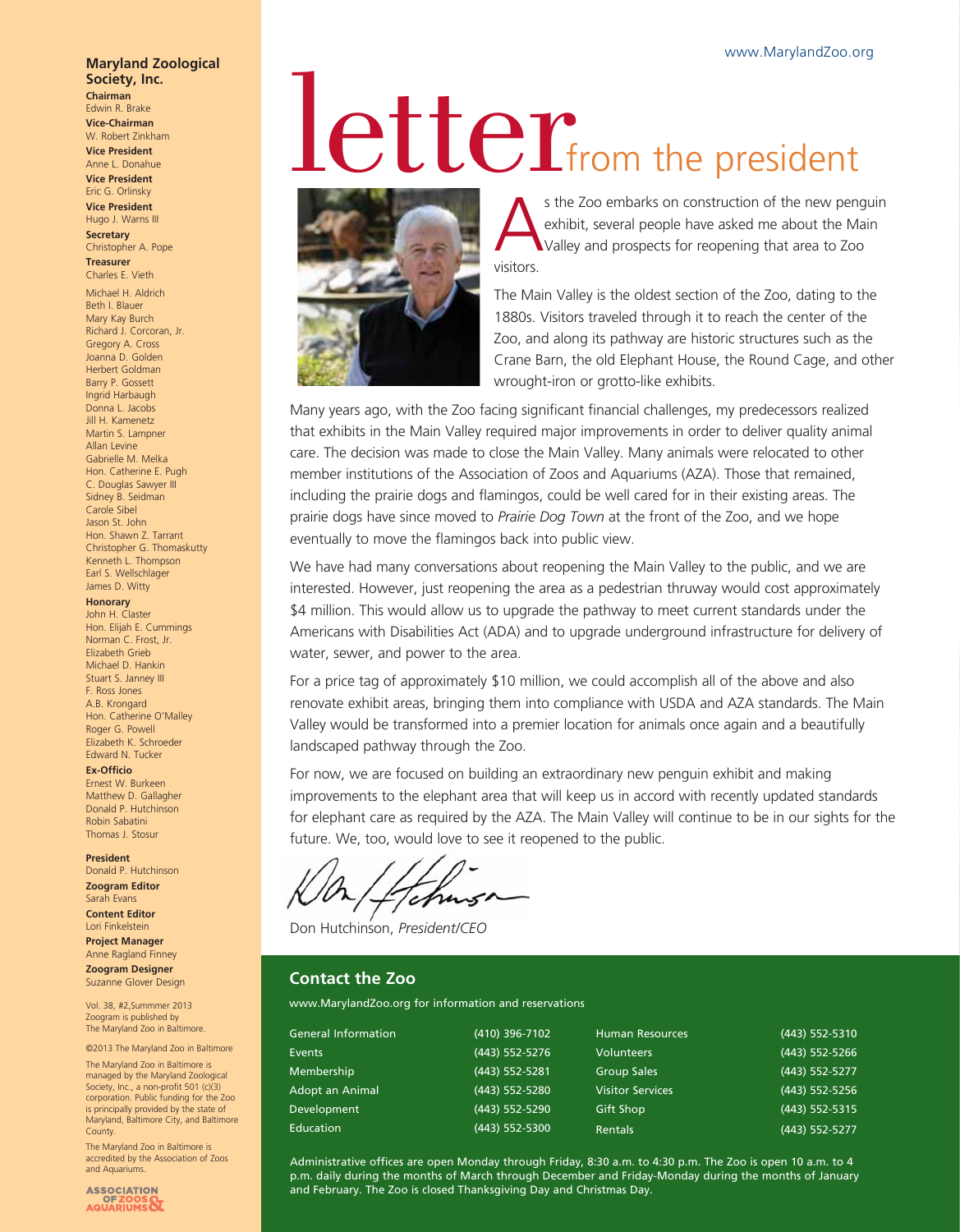

- **4 News from the Zoo** The colobus family is growing and Samson is on the mend.
- **5 Firefly Season**  A young elephant encounters fireflies for the first time.
- **6 Plan Your Next Visit** Take advantage of many ways to make summer Zoo visits special.
- **8 Lemurs Leap Outdoors** The Zoo expands its outdoor lemur exhibit.
- **10 Kids Pages** See animals in the summer stars.
- **12 Into the Woods** Zoo vets travel to western Maryland to assist in black bear study.
- **14 Development**

 Enter the Zoo's *Drive Me Wild* raffle to win a Mini Cooper!

 **On the Cover** Red-ruffed lemur

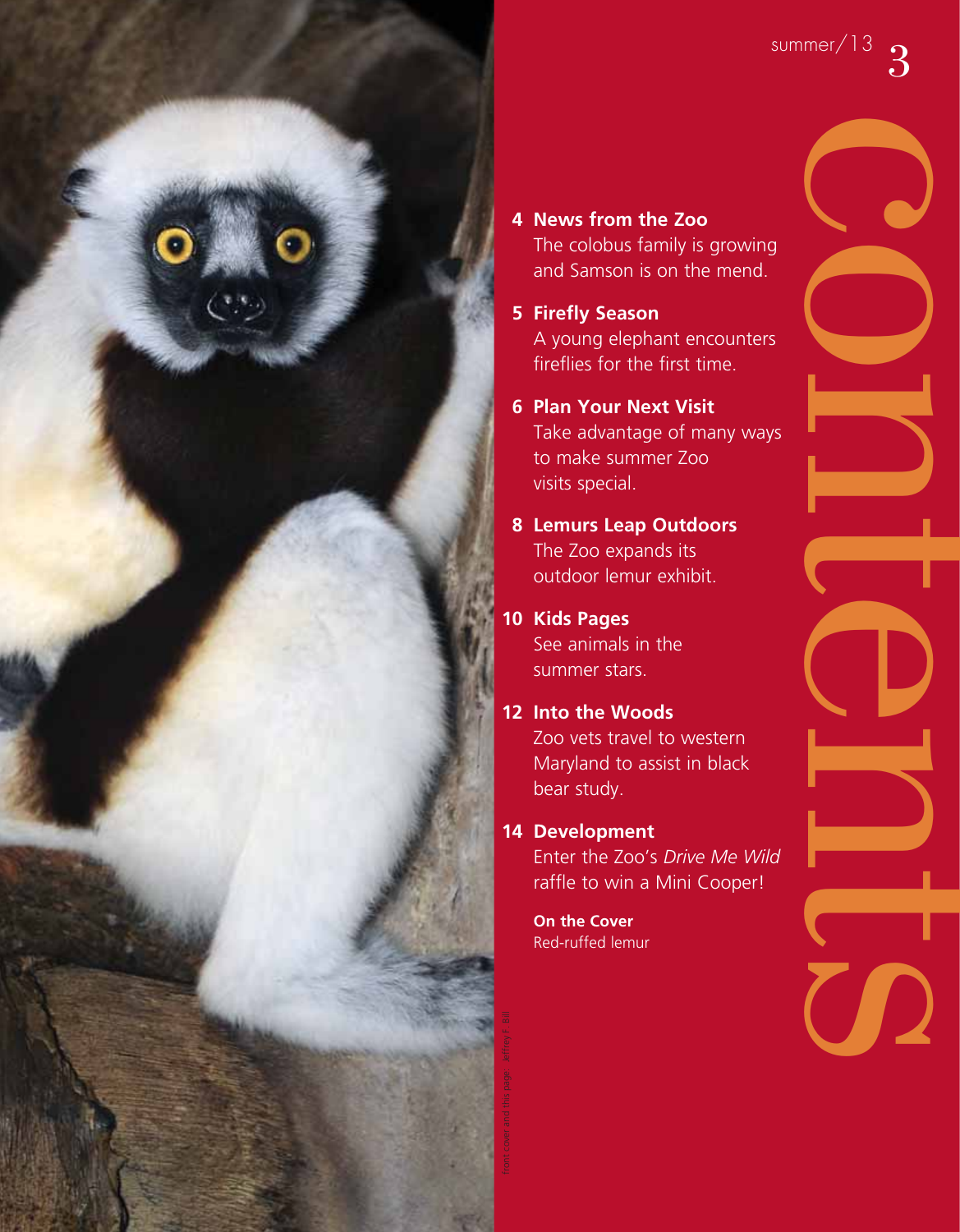news and the second the second term from the Zoo 116 Z00

**In the early morning hours of March 19, Keri the colobus monkey gave birth to her second**  offspring nearly one year after the birth of Gonzo, her first. Keri is a proven mother and is **taking great care of this baby, too, which appears to be thriving. She gets help from Hera, the other adult female, and Gonzo, pictured here with his baby brother. Gonzo is very curious about his sibling and frequently bounces in to check things out and make his presence known. Meanwhile, Bisi, the sire of both offspring, likes to lounge nearby, watching his growing family from a comfortable distance. Check out the whole colobus family (along with the porcupine, hyrax, and guenons) next time you visit the** *Chimpanzee Forest***!**

**Also new to the Zoo is Maximilian, a male Coquerel's sifaka born on March 30. He is the third son born to the Zoo's breeding pair, Anastasia and Gratian, in the past two years. Like his brothers, Max resembled a tiny gremlin at birth but has morphed into a miniature version of his family members. Read more about the Zoo's sifaka family in this issue on pp. 8-9.**



Enter the Zoo's *Drive Me Wild raffle for your chance to win a brand new Mini* **Cooper HT!** Stop by the Zoo's Main Gate or Membership Cottage any time between now and October 19 to buy your ticket(s)! No Zoo entry is required to purchase. Each raffle ticket costs \$25 and also enters you to win a special Behind-the-Scenes Zoo tour or a free annual family membership. All proceeds will directly support the Zoo.

**How can you know what it's like for an elephant to mash up its plant food using only four giant molars?**  Take a corn cob (which resembles a miniature version of an elephant tooth) and crush some Cheerios with it. Now you know. In fact, now you have a feel for it, which is even better than just knowing because for a fleeting moment, you were that elephant, weren't you? Every day at the Zoo, you can learn about animals in fun and memorable ways by participating in our free, drop-in educational programs. Just look for the green Maryland Zoo canopy!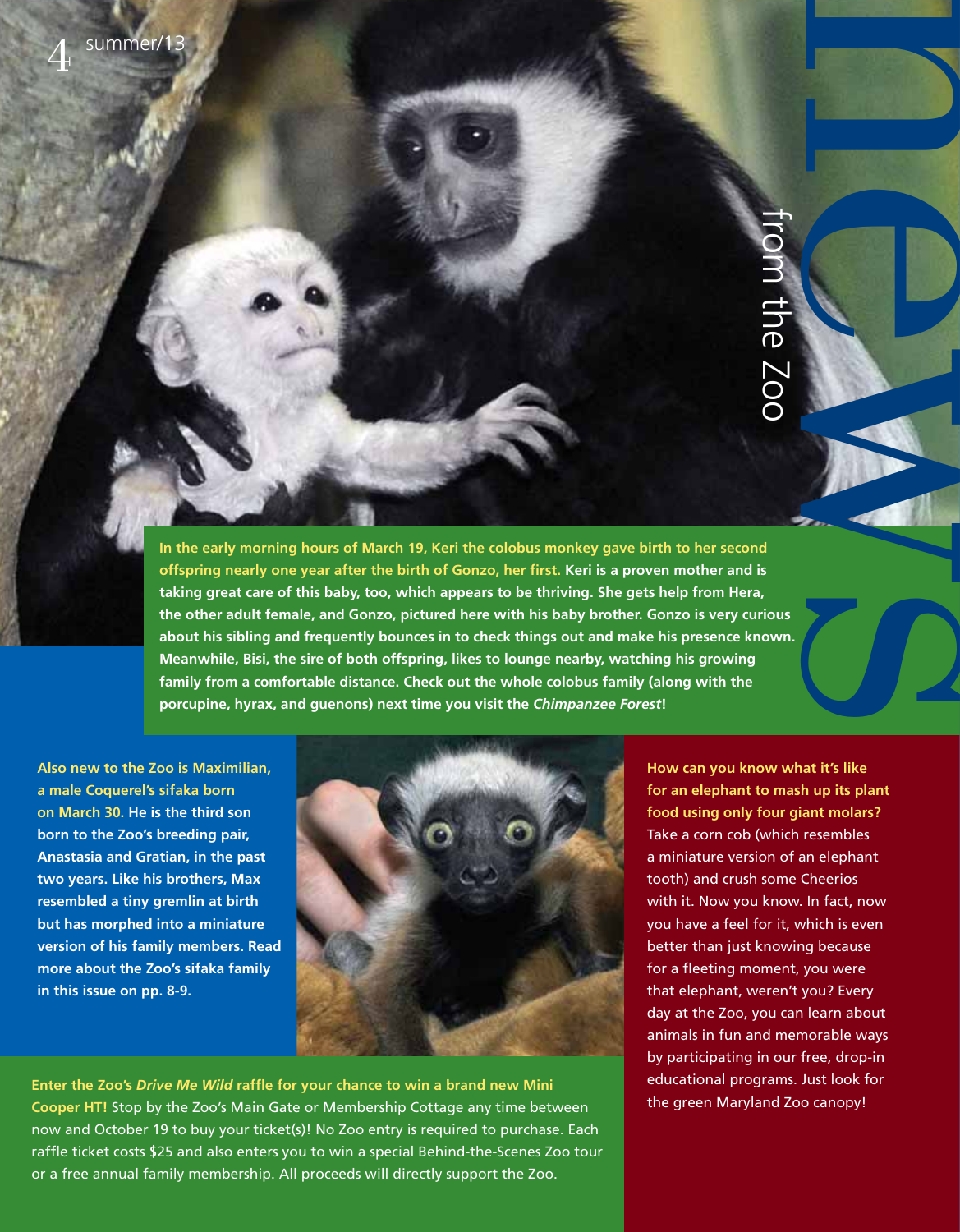5

**As Samson bounces back from his recent infection with elephant endotheliotropic herpesvirus (EEHV), he and Zoo staff continue to receive encouraging notes and well wishes from people young and old all over Baltimore. We are touched by the outpouring of sympathy and concern and want to assure everyone that Samson is doing remarkably well. "Samson's activity level is back to normal most days now," says Mike McClure, the Zoo's general curator and elephant program manager. "We know from other elephant experts that he will have up and down days, as one might expect from any patient recovering from a potentially fatal disease. But we are very optimistic that he will recover fully in the long term."**

# Firefly season

In summer, as dusk gives way to darkness, out come the fireflies. Also known as lightning bugs, these small winged beetles are the living embodiment of Tinkerbell, minus the shimmering green fairy outfits.

About 2,000 species of firefly are found in tropical and temperate environments like ours. Many live in marshes or moist, wooded areas where food for larvae is plentiful. On summer nights, you may see fireflies glowing over lawns and fields. They use bioluminescence to attract each other. This is a fancy way of saying that they can light up their abdomens. They produce a "cold light" with no infrared or ultraviolet frequencies. Their chemically produced light flickers pale yellow or green. As quickly as the light comes, it goes.

# **The following is a true story.**

When Samson the elephant was very young, he spent a summer night outdoors at the Zoo with his mother, Felix. As dusk settled over the Elephant Yard, fireflies appeared. To Samson's amazement, the air surrounding him was suddenly aglow with tiny bursts of light. Each time a firefly lit up its abdomen, Samson threw out his ears and charged the twinkle. Each time, the twinkle vanished and Samson pulled up short, befuddled, only to have the twinkle appear again a few feet away. Eventually, Samson gave up the charge and calmly settled into the remainder of the light show.

To catch a firefly, you must be quick on your feet and with your hands. The little beetles do not fly very fast so if you are careful, you can cup one in your hands, watch it glow, and then let it go. The tip of an elephant's trunk is very nimble and can pick up tiny objects. Perhaps by now Samson also has learned to cup a firefly!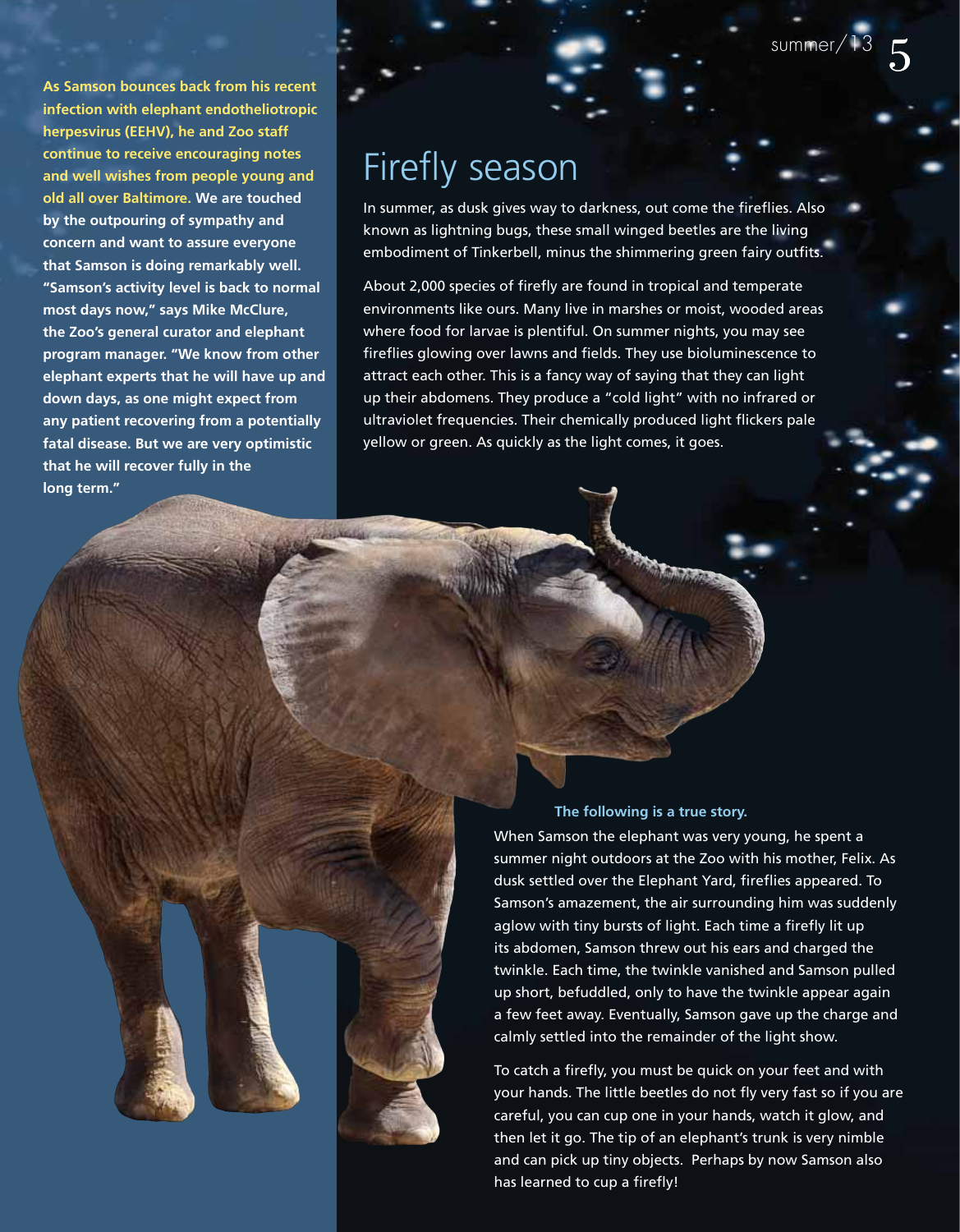$\frac{6}{2}$  summe

summer/13

Vou've heard of the<br>
Sou've heard of the<br>
animal days of sum<br>
great day to spend<br>
adventure. Come for<br>
pool to cool off late<br>
for the latest inform You've heard of the dog days of summer? Let's just change that to the animal days of summer and have you join us here at the Zoo! Every day is a great day to spend with our animals, and each day promises its own unique adventure. Come for a visit, have a great time, and jump in a swimming pool to cool off later (just like the polar bears!)

Before your next visit, please check our website, www.MarylandZoo.org, for the latest information on programs, exhibits, and events.

# daily activities

Please check your Zoo map, given upon entry, for daily schedule and times.

**Kid Zone:** Brush, pet, or just visit the goats.

**Creature Encounters:** Experience wildlife up close with live animals and hands-on activities at the Zoo's education center.

**Animal Adventure Education Stations:** Enjoy more hands-on activities at special learning posts throughout the Zoo. Look for the green canopy!

**Penguin Feeding:** Keepers feed the penguins at Rock Island twice daily. Zoo educators are often there to talk about the Zoo's colony and penguins in the wild. Feel free to ask questions!

**Keeper Chats:** Keepers talk about the animals in their care and answer any questions.

**Camel Rides:** Visit the camels, back again this summer in *African Journey*. \$

**Jones Falls Zephyr:** Take a ride on the Zoo's train. Open daily, weather permitting. \$

**Carousel:** Your chance to ride a cheetah, zebra, giraffe, or other favorite animal! \$

**Giraffe Feeding Station:** Offer a leafy snack to a giraffe. \$ **Animal Training Demonstrations:** Watch and learn as staff work with select Animal Ambassadors.

*\$: fee to participate*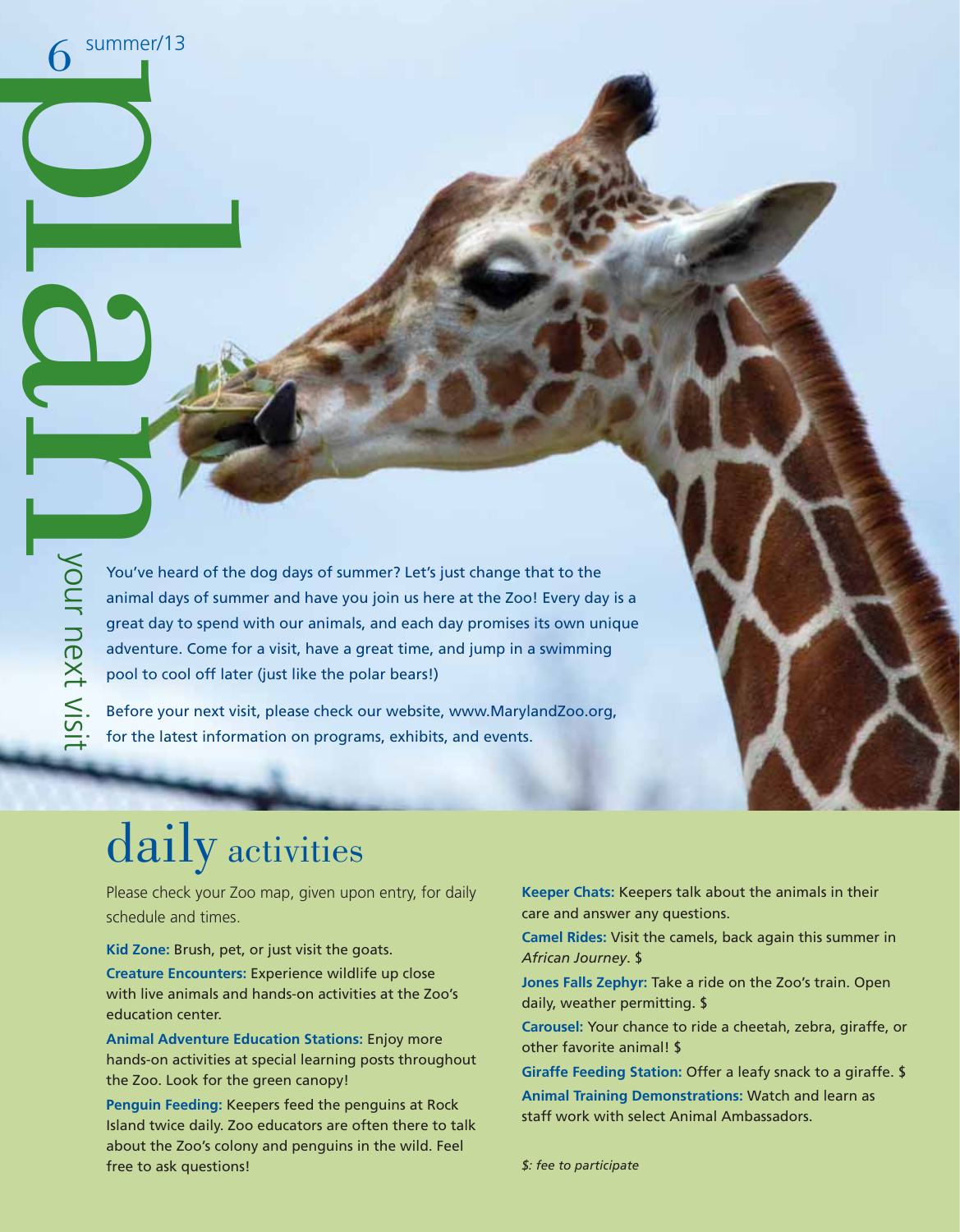# special events

# **Breakfasts with the Animals**

Rise and shine at the Zoo! What better or more memorable way to start your day than alongside your favorite animals? Enjoy a hot, catered breakfast and then visit with keepers and participate in a feeding or an animal enrichment activity.

All breakfasts are held from 8:30 to 10 a.m. Space is limited and reservations are required. Admission to the Zoo is included, valid same day only. For further details or to purchase tickets, go to www.MarylandZoo.org.

Ticket prices are \$55 for members, \$65 for non-members, and FREE for children under 2.

# **Dates:**

**June 8 & July 20: Breakfast with the Elephants July 29 & August 24: Breakfast at the African Watering Hole July 5 & 6, September 7: Breakfast with the Penguins August 2 & 3: Breakfast with the Giraffes**

# **Red, White & Zoo**

We have an unforgettable 4th of July planned for you at the Zoo. Spend the day enjoying special red, white & blue animal enrichment activities. As the animals sample colorful and creative enrichment treats, keepers and Zoo educators will explain what enrichment is and answer your questions.

**Date: July 4 Hours: 10 a.m. – 4 p.m.**

# **International Bat Day**

Did you know that a single Little Brown Bat can eat 600 mosquitoes in one hour? That's helpful, don't you think? This species of bat is one of ten native to Maryland. All are active at dusk and at night, eating insects that might otherwise bite or bother us. Celebrate International Bat Day at the Zoo and get to know and love bats.

**Date: August 24 Hours: 10 a.m. – 4 p.m.**



# Amphibian and Reptile Awareness Day

Spend a day at the Zoo giving your full attention to those that hop, slither, and walk (but with shells on their backs!) Take part in various keeper chats and observe enrichment activities designed especially for the Zoo's reptiles and amphibians.

**Date: July 13 Hours: 10 a.m. – 4 p.m.**



# Primate Awareness Day

What's the difference between an ape & a monkey? Learn the answer to this question and many more during our Primate Awareness Day. Get involved in education activities at Creature Encounters and animal enrichment activities taking place in the *Chimpanzee Forest* throughout the day. **Date: August 18 Hours: 10 a.m. – 4 p.m.**

# on-grounds programs

Mash food like an elephant, fish like a penguin, or dance like a skunk on guard! Next time you visit the Zoo, keep your eyes open for a green Maryland Zoo canopy. Stop by and spend a few minutes immersed in the world of one of your favorite animals. You'll be glad you did, and you'll absorb some interesting animal facts. Our drop-in educational programs are FREE, fun, and led by Zoo educators and volunteers. Activities may include puppet shows, story times, hands-on activities, and what-life-is-like games.

Join us as we explore a different Animal Adventure theme each week throughout the summer!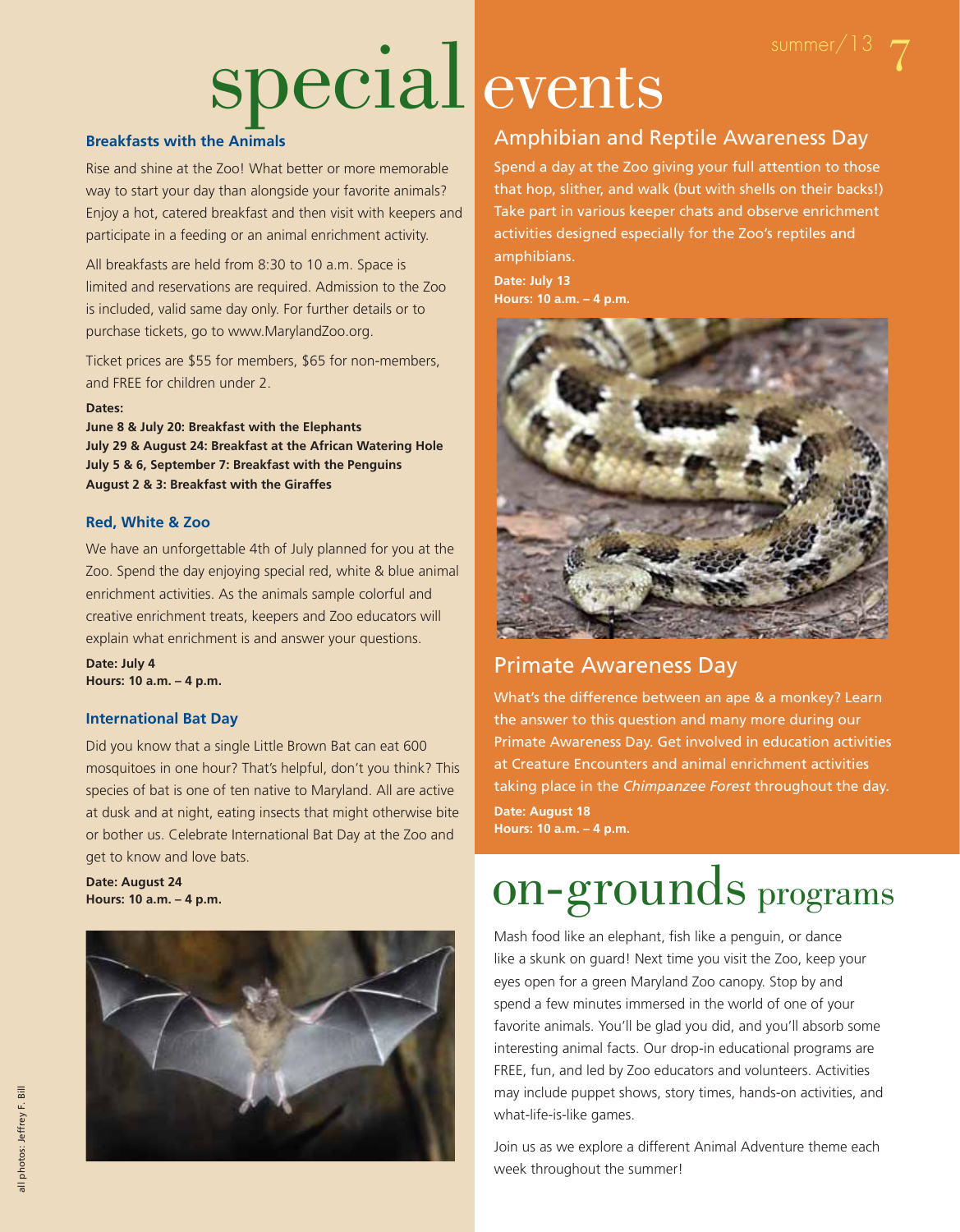When you come upon the Coquerel's sifaka at the Zoo (and at right), you are likely to find them sitting perfectly still in a tree. One might swivel its head and stare at you with huge yellow eyes, peering out vividly from a dark face. Keep watching, and you will soon see Isaac Newton's first law of physics defied.

# lemurs<br>deap<br>outdoors

*By Sarah Evans,* Zoogram *Editor*

ccording to Newton, an object at rest tends to stay at<br>rest and an object in motion tends to stay in motion<br>unless acted upon by an unbalanced force. In other<br>words, objects tend to keep doing what they are doing and rest and an object in motion tends to stay in motion unless acted upon by an unbalanced force. In other words, objects tend to keep doing what they are doing and resist change. Well, this may be true of most objects in the universe but not sifaka. For them, the decision to move or to rest seems less about inertia and more about whimsy, and is made easily and without resistance.

8

A Coquerel's sifaka will spring directly forward or sideways from a seated crouch and will continue to spring in a flurry of acrobatic energy from branch to branch until, all of a sudden, it stops. In the wild, such spectacular locomotion is highly functional. Coquerel's sifaka are leaf eaters that spend much of their time in trees, moving from one feeding spot to another. With their long and powerful back legs, they can propel themselves more than 20 feet in a single leap!

Red-ruffed lemurs, which you also can see at the Zoo, are related to Coquerel's sifaka. Both are species of lemur. Like their cousins, red-ruffed lemurs are capable of impressive leaps and may launch themselves through the air to get from one branch to another. However, you are more likely to see them moving along a branch and through a tree on all fours.

If you are lucky, you also may see them hanging upside down by their back feet and reaching out with their front feet to grab something to eat. This is one of their signature moves in their native rainforest habitat.

## **Seeing lemurs at the Zoo**

Until recently, the red-ruffed lemurs and the Coquerel's sifaka at the Zoo could not check each other out, nor could you as a Zoo visitor easily compare and contrast the two species. You could see the sifaka inside *Chimpanzee Forest* and visit the red-ruffeds along the outdoor path behind the Giraffe House, but you could not observe both species in close proximity.

# Now you can! The Zoo has expanded its outdoor lemur exhibit – located behind the Giraffe House – to include more space for its lemurs.

Being outside during the warmer months will offer exciting new experiences to all of the lemurs. Keepers will watch them closely to be sure that each responds well to the new location, changing weather, and enriching new smells, sights, and sounds. Visitors can observe the lemurs outdoors while also learning more about Madagascar, their native land.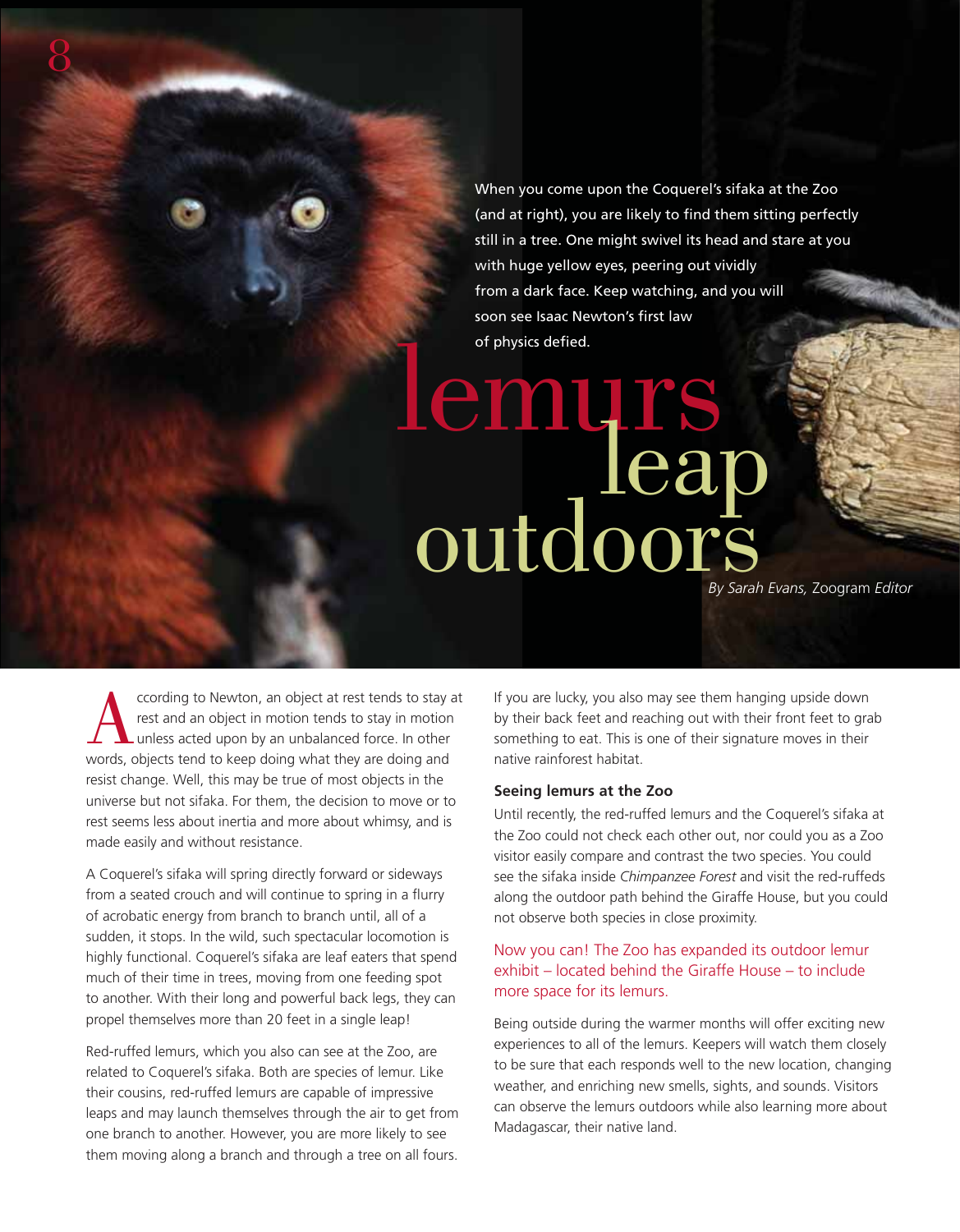

# Come to the Zoo this summer and see all of our amazing lemurs in action!

# **Endangered in Madagascar**

The stunningly beautiful island nation of Madagascar, situated off the east coast of Africa, is known for its biodiversity. An astonishing 5% of the world's plants and animals are found in Madagascar and more than 90% of these species are endemic, meaning that they exist nowhere else in the wild. This includes all known species of lemur.

On the island, Coquerel's sifaka and red-ruffed lemurs do not cross paths. Sifaka inhabit mixed deciduous, evergreen, and brush-and-scrub forest in northwestern Madagascar. Red-ruffeds live in remote rainforests on the northeastern side of the island. Both species are endangered, due mainly to habitat loss.

In their rainforest habitat, red-ruffed lemurs spend much of their time feeding on fruit and flowers in the crowns of tall trees. When mature rainforest trees are chopped down, these lemurs are displaced permanently. The current population of red-ruffeds is declining and will continue to decline until habitat conditions improve.

Coquerel's sifaka are equally pressured by habitat loss. Even in officially protected areas, forest is lost each year as local people cut down trees for fuel and timber and set intentional fires to encourage the growth of new grass for livestock. Across the island, residents are doing what they need to do to survive, and regulations to protect wildlife and preserve forest habitat are not adequately enforced. As the area and quality of habitat available to Coquerel's sifaka continues to decline, so too does their population, which is estimated to have dropped by 50% in the past 30 years.

# **Committed to conservation**

The Zoo exhibits these two species so that visitors can have the distinct pleasure of seeing lemurs, admiring their beauty and behaviors, and learning more about them and where they come from. The Zoo also participates in AZA Species Survival Plan programs for both species. By supporting *in situ* conservation work in Madagascar and through careful captive breeding efforts at the Zoo, we are working to conserve these species and to grow their North American populations.

Since April 2011, the breeding pair of Coquerel's sifaka at the Zoo has produced three healthy offspring. The youngest, Maximilian, was born on March 30. There are only 50 Coquerel's sifaka in the United States, residing in eight accredited institutions. The Zoo is one of them, and this tiny new baby represents 2% of the total captive population in the country.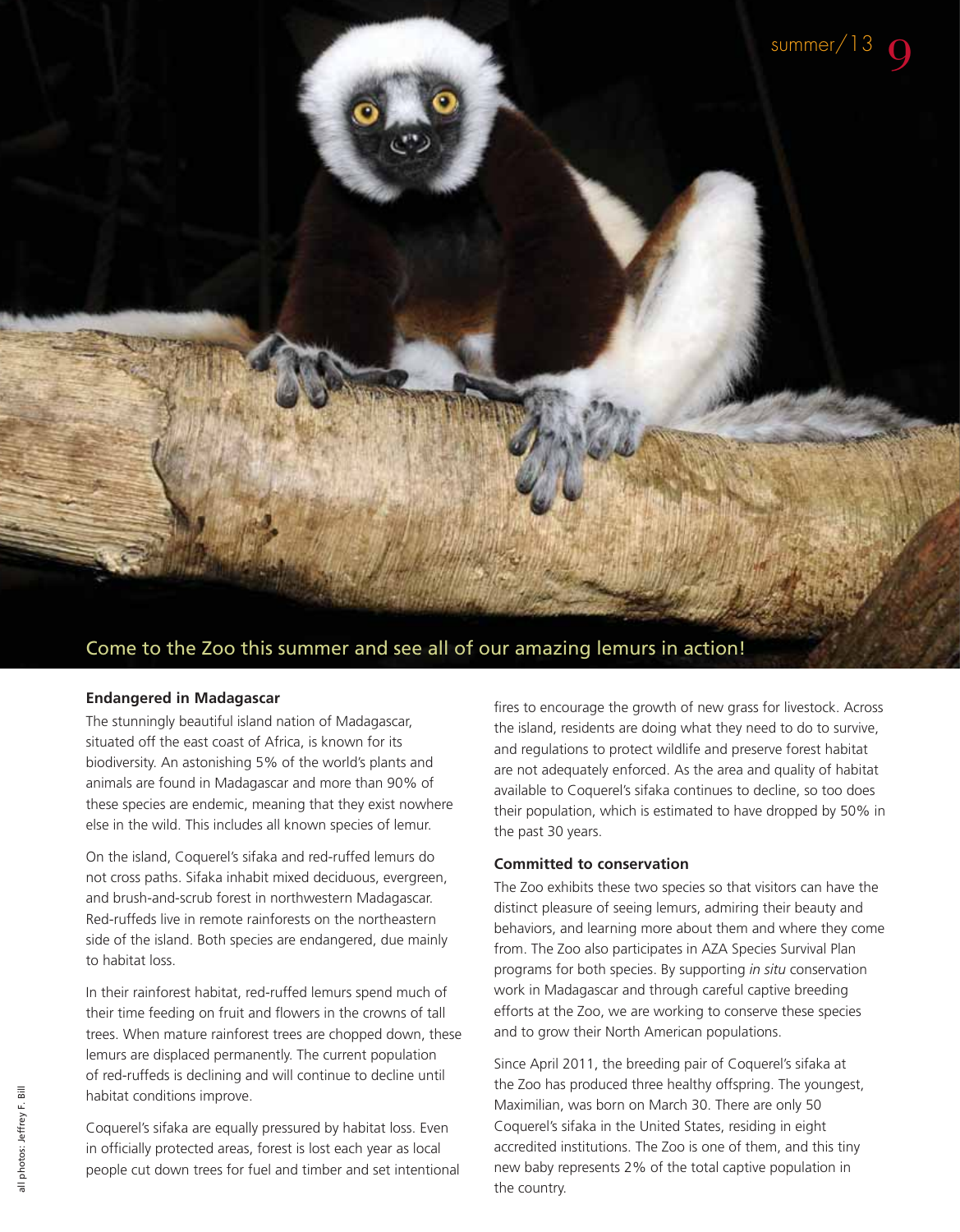

Summer is a great time to sleep out under the stars. Some of the animals at the Zoo think so, too, and may stay out when the weather is warm. If you could prowl around the Zoo after dark, you might spy a lion, cheetah, rhino, or zebra enjoying the night air. Let's give them their privacy, though. How about you pitch a tent in your backyard instead? Even in your own backyard, you'll have plenty of animal company!

summer/13

# who is watching you?

It's always exciting to camp out. You get to chase fireflies, play flashlight tag, crawl into your sleeping bag, and whisper in the dark way past bedtime. Once you get tired, close your eyes and let the sounds of a summer night surround you.

If you listen closely, you may hear a few birds known for their nocturnal ways. Listen for the call of a nighthawk, the song of a mockingbird, or the hooting of greathorned, screech, or barred owls. To hear the calls ahead of time so that you know what you're listening for, visit www.allaboutbirds.org, an excellent website maintained by the Cornell Laboratory of Ornithology.

Hoot like an owl yourself and you may hear a squeak in reply. That might be a flying squirrel! Many other mammals around here also are active at night, including red fox, deer, and raccoon. Take a flashlight, poke your head out of your tent flap, and scan for reflective eyes. Who is looking back at you?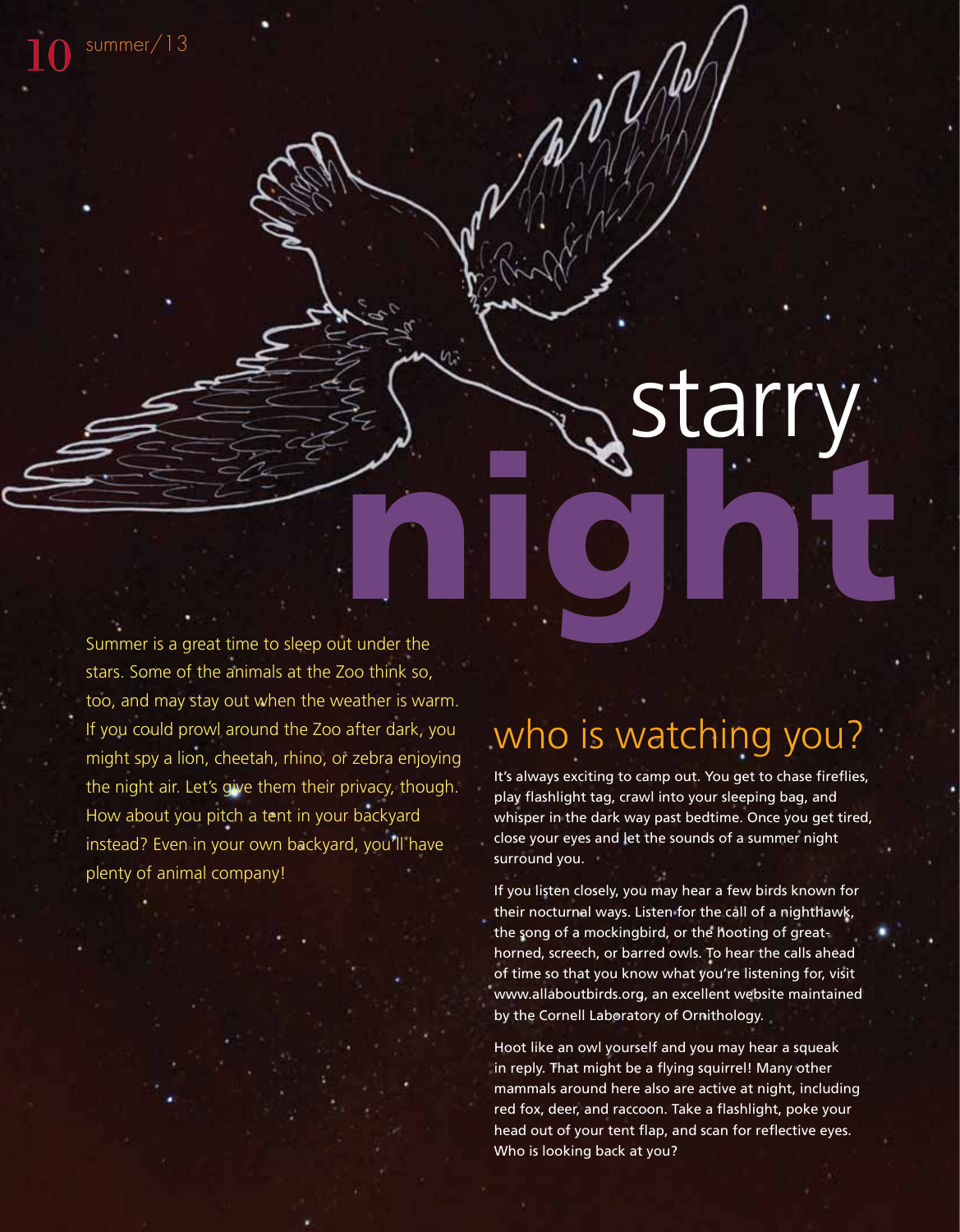Artwork: Megan Dvorak, MICA/Maryland Institute of Art student, mdvorak@mica.edu

# search the stars

Lie on your back and look up. You'll find animals in the night sky. During the summer, in the northern hemisphere, you can search out a swan in flight, a lion named Leo, a giant bear, a swimming dolphin, and a goat named Capricorn. To get to know your night sky, we recommend an old-fashioned star chart or www.stellarium.org. Download easy-to-use software for free and turn your home computer into a personalized planetarium!

Complete the connect-the-dot activity below and bring animal shape to a real constellation of stars. The yellow dots indicate stars that you actually can see in the summer sky. The red lines connecting the yellow dots outline the simple shape of a great animal that you might imagine in the stars. What animal is it? Hint: The name of the constellation is Ursa Major.





11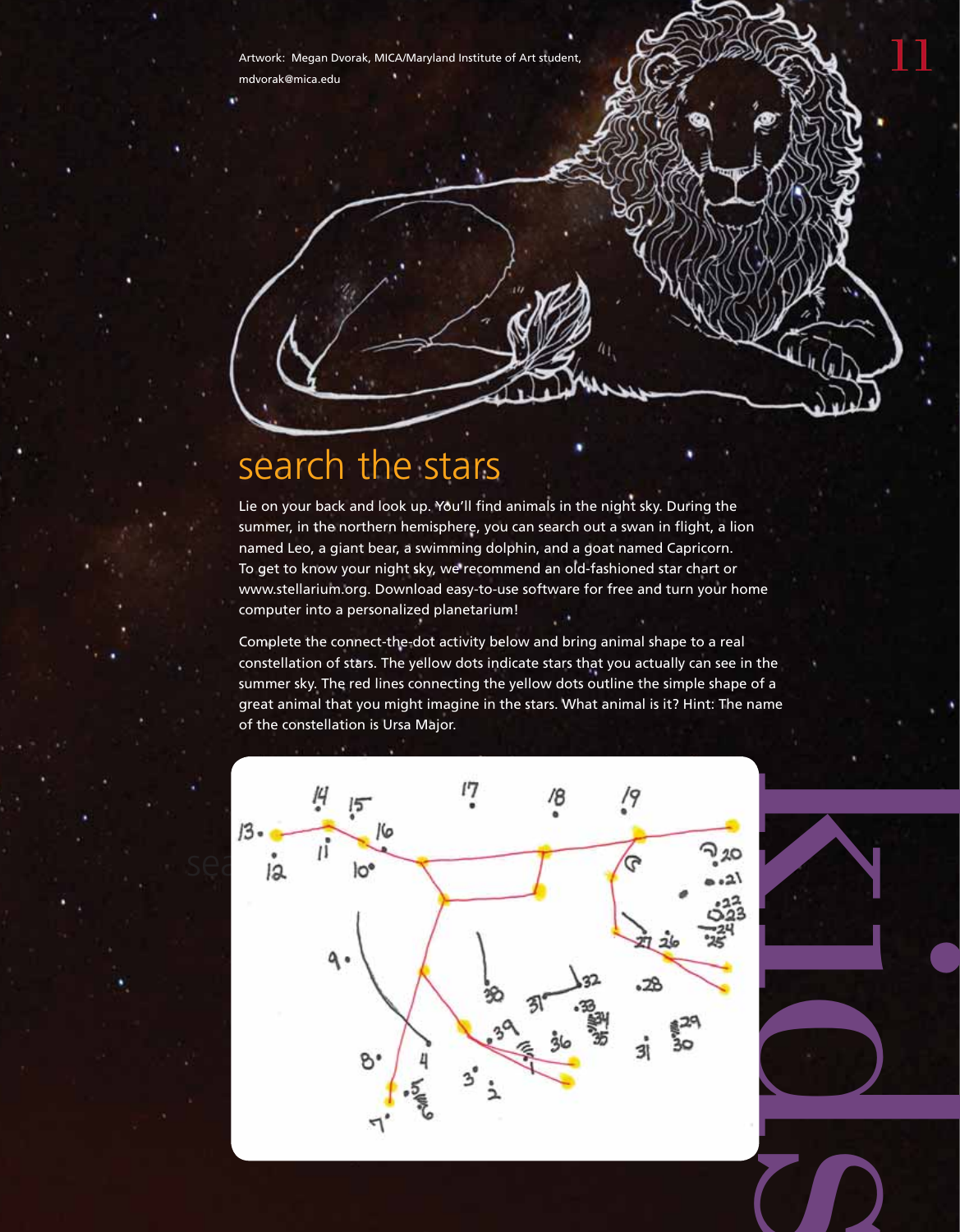# *By Sarah Evans*

The story of American black bears in western Maryland is a story of decline, renewal, and careful management of the sometimes conflicting needs of two species.

Black bears once lived all across Maryland. Starting in the 18th century, though, they began to lose their foothold in many parts of the state as settlers cleared land for agriculture and other nurnoses. By the mid-20th ce 18th century, though, they began to lose their foothold in many parts of the state as settlers cleared land for agriculture and other purposes. By the mid-20th century, black bears survived only in the mountains of Maryland's westernmost counties. Sightings became increasingly rare and by 1972, a once prevalent native species was endangered.

The few remaining black bears were clinging to survival, but the western forest in which they lived would prove to be their salvation. Much of it was second growth that was maturing. Over the next decade as the forest thickened, habitat conditions for black bears steadily improved. With each passing year, the state's Department of Natural Resources (DNR) fielded increased reports of bear sightings. The population was rebounding and by 1985, black bears were off the endangered species list.

Since then, DNR has carefully managed black bears in western Maryland to minimize conflict with people and to guarantee that existing habitat can support the bears. DNR educates residents about how best to peacefully coexist with black bears, responds

# black bears

cases of bear damage. The agency also keeps track of black bear births, deaths, and general health in order to know how the population is faring.

DNR has been monitoring black bear reproduction since 1986 through its Black Bear Project. Every spring, DNR biologists and DNR veterinarian, Dr. Cindy Driscoll, visit dens in western Maryland where females and cubs are slumbering. They find the dens – and the bear families inside – by tracking radio-collared females. Upon reaching a den, the team anesthetizes the female, examines her, and takes biological samples for further study. They also count the cubs, weigh and examine them, and ear tag them for future identification. The bear family is then gently positioned back in the den where the female will wake up with her cubs – and with no biologists in sight!

For over a decade, The Maryland Zoo has assisted DNR in its Black Bear Project. Zoo veterinarians accompany the DNR team into the field to oversee the administration of anesthesia and assist as needed. "[The Zoo vets] are enormously valuable in that they work with large animals all the time, including bears," says Harry Spiker, Director of the Black Bear Project. "My comfort level is always a lot higher when the Zoo vets are along."

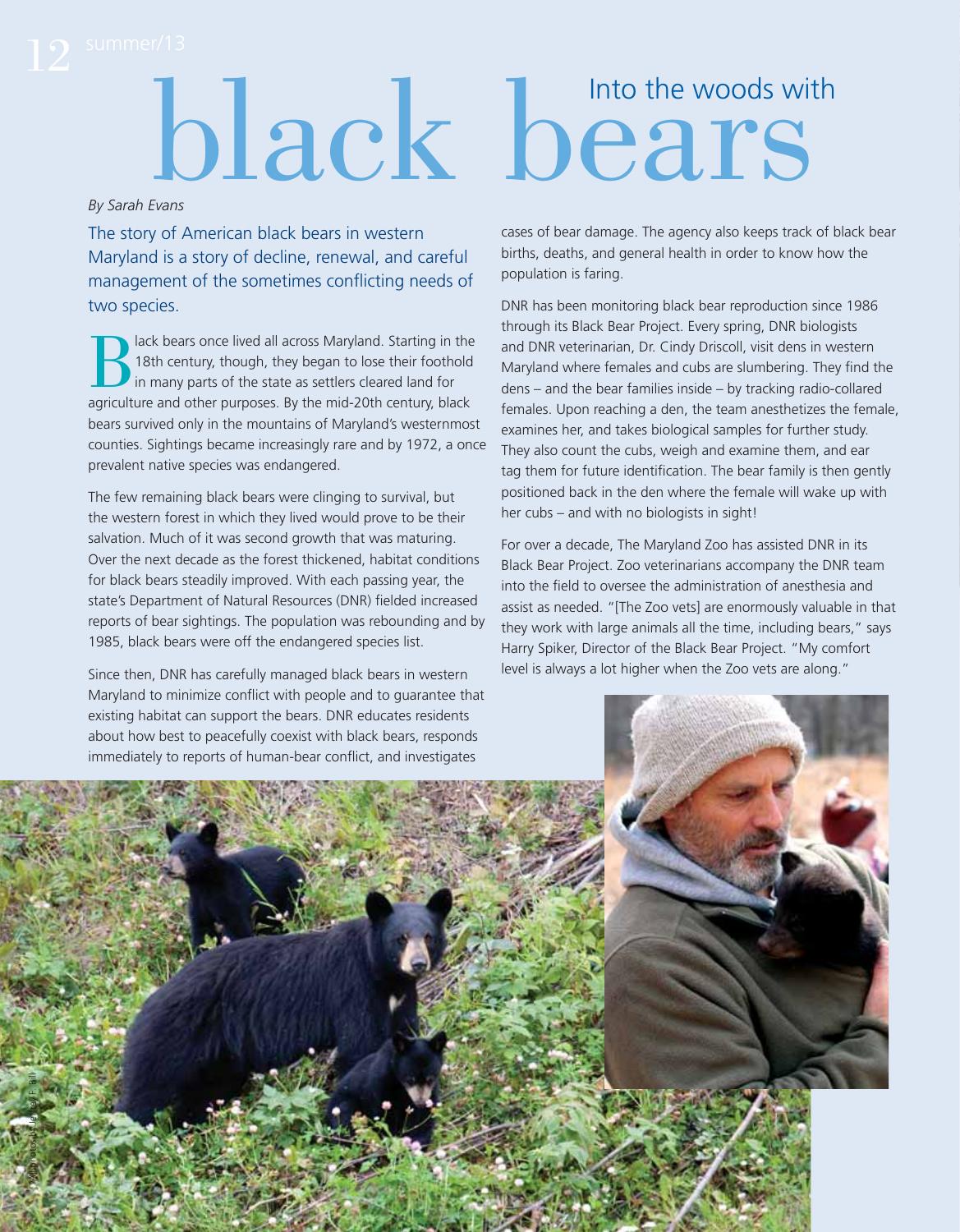

This past March, the Zoo's two veterinarians and veterinary intern – Drs. Ellen Bronson, Allison Wack, and Jennifer Hausmann– participated in the annual black bear census. Back at the Zoo, Dr. Allison and Zoo Education Manager Peter Martin, who accompanied her to western Maryland, talked about their experience.

# **Dr. Allison, how many years have you helped with this project, and what do you get out of it?**

This was my sixth year on the project, and every year it's a thrill for me to see the bears in the wild. Seeing them in their native habitat never gets old.

# **Have you found over the years that the bears are in pretty good shape?**

Yes, they are generally in very good health. They are thriving out there in western Maryland and are also showing good offspring production. We usually see two to four cubs per sow. Litter size can vary in response to that year's acorn harvest, which I find interesting. Acorns are a major food source for the bears.

# **Peter, why were you asked to hold a cub?**

We were keeping the cubs warm while they were separated from their mother. It was a reasonably cold day so I tucked my cub inside my jacket.

**Dr. Cindy Driscoll, Maryland State Fish and Wildlife Veterinarian, and Dr. Allison Wack, the Zoo's Associate Veterinarian**

# **And how would you describe a cub up close?**

They were about the size and weight of a house cat but with bigger heads. They were fully furred and had welldeveloped claws. My cub was really calm.

# **Can you describe what the den looked like?**

The entrance was very nondescript – just a small hole under a fallen tree. I wasn't surprised by the size, though, because when I was living in Alaska, I had come upon a black bear den whose entrance wasn't much bigger.

# **Dr. Allison, to sum it up, why is this an important project for the Zoo to be part of?**

It's a great example of the collaborative work and relationship that we've had with DNR for many years. We get to use our skills in the field, and it's a great experience for our veterinary interns to have. Mostly, though, we're able to support an important wildlife management program, work side by side with our colleagues from DNR, and contribute to the conservation of a flagship native species. It's very rewarding to see the bears doing so well.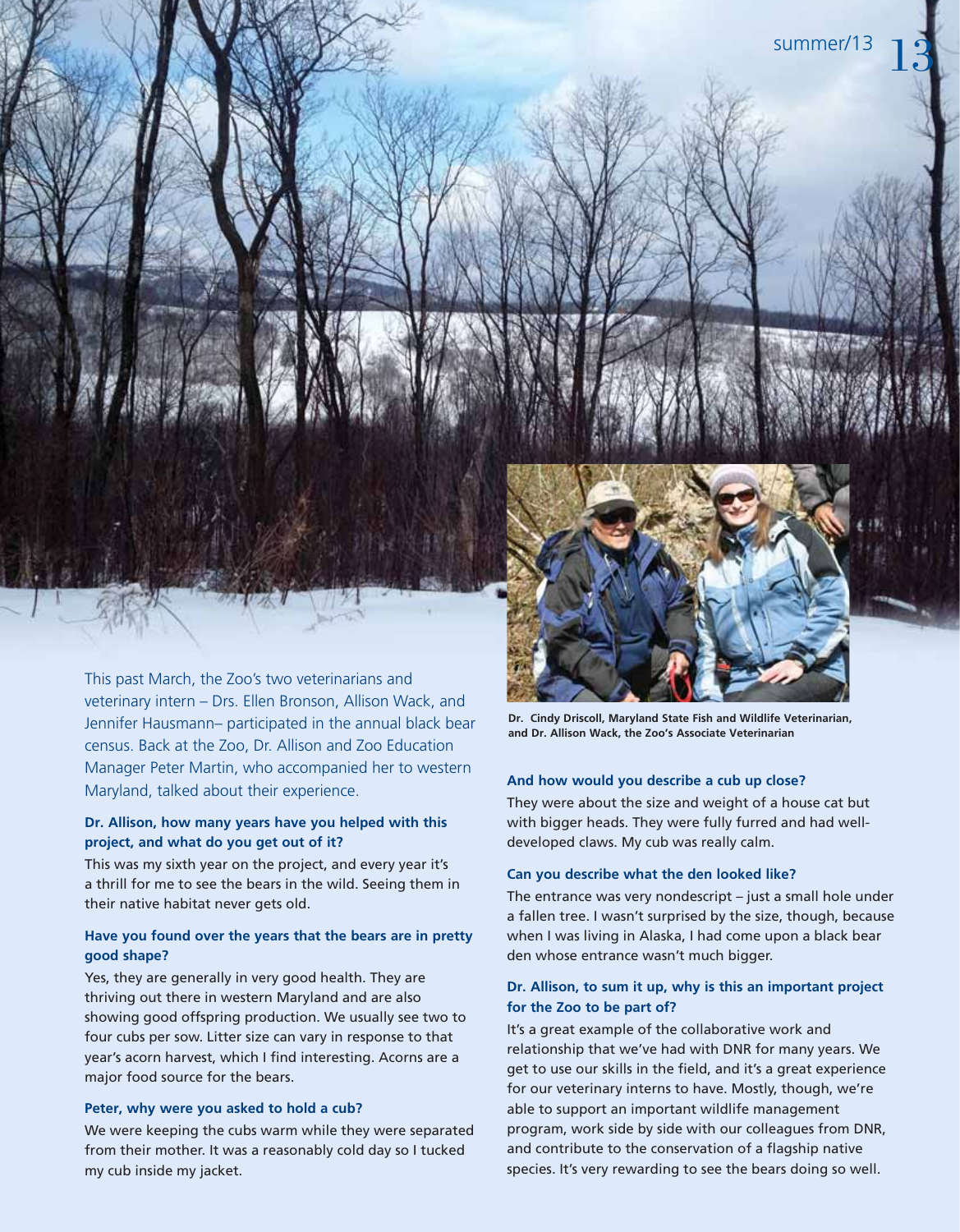

Feeling wild? Feeling lucky? Want to own a road-ready animal that thrives in a highway habitat? Then make tracks to the Zoo, and try to rein in a new Mini Cooper! She's a beauty, and her engine really purrs.

# DRIVE ME WILD!

t's your chance to win a species all its own, thanks to Mini of<br>Baltimore County. Enter the Zoo's *Drive Me Wild* raffle and you<br>could win a 10-year anniversary edition, 2012, fully-equipped MINI<br>Cooper Hardtop with a chro t's your chance to win a species all its own, thanks to Mini of Baltimore County. Enter the Zoo's *Drive Me Wild* raffle and you could win a 10-year anniversary edition, 2012, fully-equipped MINI Cooper Hardtop with a chrome-lined interior and sports seats. This dynamic stability control, six airbags with side protection, and ABS latest generation four sensor anti-lock brakes. Also featured is a Bluetooth and USB/iPod Adapter hook-up.

Raffle tickets are \$25 each and must be purchased in person at the Zoo's Main Gate or Member Cottage (no Zoo entry is required to purchase). Each raffle ticket also enters you for the chance to win a special Behind-the-Scenes Zoo tour or a free annual family membership. All proceeds go directly to support the Zoo, a registered  $501(c)$ 3 non-profit organization committed to excellence in animal care, education, conservation, and species survival.

The raffle is open until October 19, 2013, and the winner will be chosen in a random drawing at the Zoo's annual OktoBEARfest celebration. You don't have to be present to win.

Purchase your ticket today for your chance to get behind the wheel of this exceptional vehicle built for road survival with all the creature comforts a driver could want.

For complete contest rules, visit our website at www.MarylandZoo.org.

# **Thanks to our friends at CBS Radio for making this possible!**

Raffle is open only to legal U.S. residents 18 years or older with valid driver's license. Winners will be determined in a random *drawing to be held at The Maryland Zoo's annual OktoBEARfest event on October 19, 2013, at 3 p.m. Winners need not be present to win. The winner of the donated vehicle shall be responsible for all taxes, license, title and registration fees and any other costs, including, without limitation, any travel or transportation costs associated with winning the donated vehicle. Raffl e ticket purchase is not tax-deductible.*

Create a legacy – remember The Maryland Zoo in your will or trust.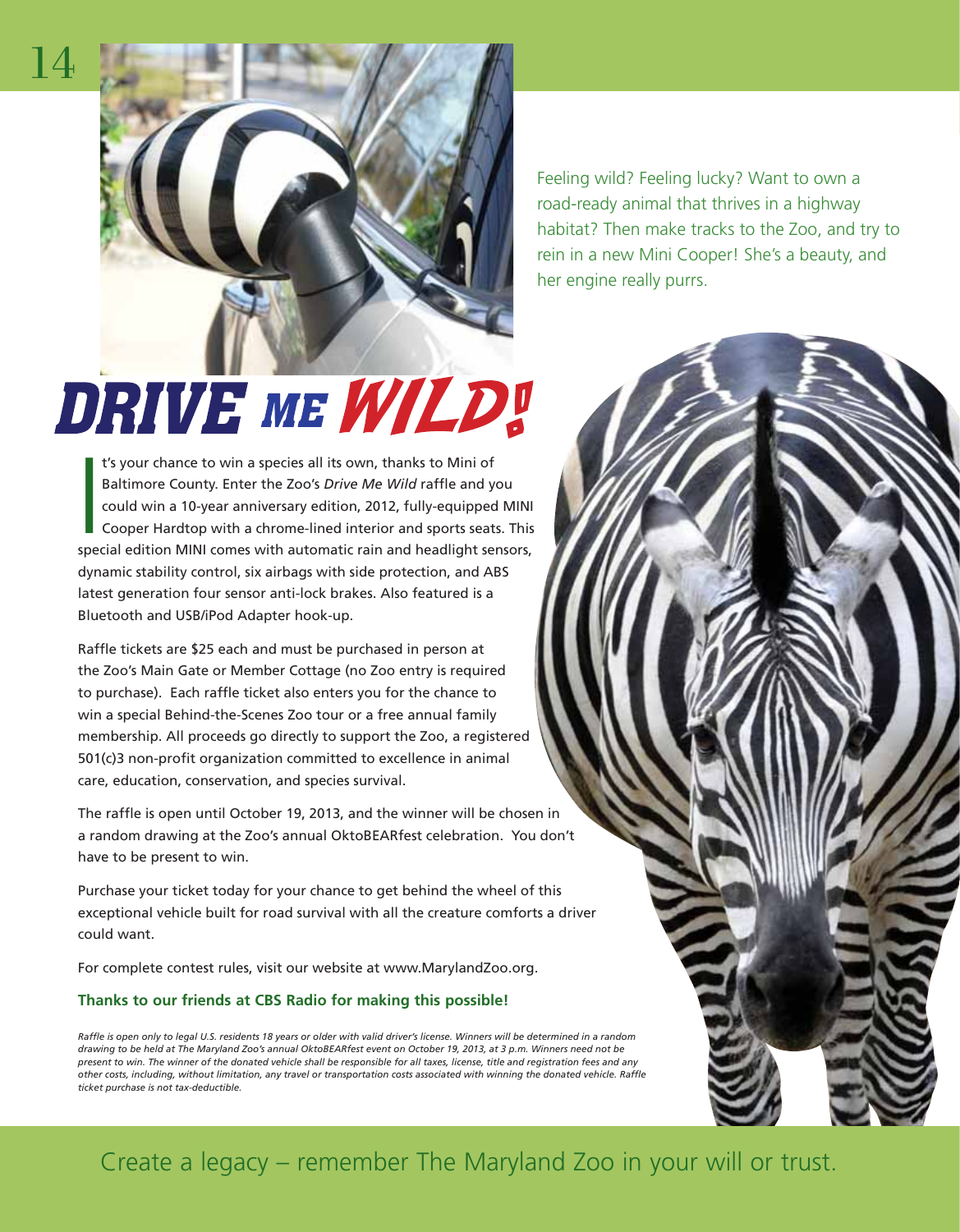# It's Never Too Early to Create Your Legacy – at The Maryland Zoo!

# History is the story of people and their legacies. How do you want to be remembered?

While you'll be remembered for your kindnesses and accomplishments throughout your lifetime, you can also ensure that one day you'll be remembered with admiration and gratitude by leaving a bequest to The Maryland Zoo. Years from now, your bequest will help secure the future of the animals and the Zoo you love so much.

You are invited to become a Founding Member of our prestigious Legacy Society, which recognizes the select group of people whose love of animals and the natural world has led them to choose The Maryland Zoo to receive a bequest in their will.

The generosity and foresight of such wonderful friends allows the Zoo to prepare better for its future and to secure the long tradition of excellence in animal care, species preservation, education, and conservation for which it is known.

Once you've named The Maryland Zoo in your will, please let us know so we can include you on our distinguished roster of Founding Members of the Legacy Society. If you have questions, Anne Finney would be happy to talk to you confidentially. You can reach her at (443) 552-5290 or at Anne.Finney@MarylandZoo.org.



# Acts of inspiration in support of the Zoo

The Zoo and its animals are here to inspire. We seek to engage people with the wonders of the living world and to inspire people to join with us in the active support and conservation of wildlife and wild places. Oftentimes, it is our youngest visitors who inspire us.

They send us thank you notes and drawings of favorite Zoo animals. They send the animals birthday cards and get-well cards. They rejoice at being here. And they often remind us, through their acts of kindness and support, that they care and that change happens one step at a time.

Brooke Thompson is a remarkable girl who recently celebrated her ninth birthday in a very special way. In lieu of gifts, she asked friends and family to donate to the Zoo. She raised over one hundred dollars to help care for the animals. Thank you, Brooke, for your generosity and thoughtfulness!

Elise Guth, a very capable six-year-old, also wanted to show her support for the Zoo. She created her own animal-themed coloring book and sold copies to friends and family. She even set up a table at the Zoo to help promote her project! She donated all of the money that she raised to the Zoo to help care for the animals. Thank you, Elise, for your generous gift and for acting on such a good idea!

Over the years, young people have raised money and supported the Zoo in enterprising ways, from washing cars and shoveling snow to sending us birthday and mitzvah gifts. In the early 1920s, Baltimore school children even donated their pennies and helped convince City officials to purchase the Zoo's first elephant!

We hope you'll be as inspired as we are by our young supporters. If you or a group you work with is interested in fundraising for the Zoo or making a donation, please contact us at development@marylandzoo.org or (443) 552-5293. You can also choose to give online at www.MarylandZoo.org.



Thank you Zoo supporters of all ages!